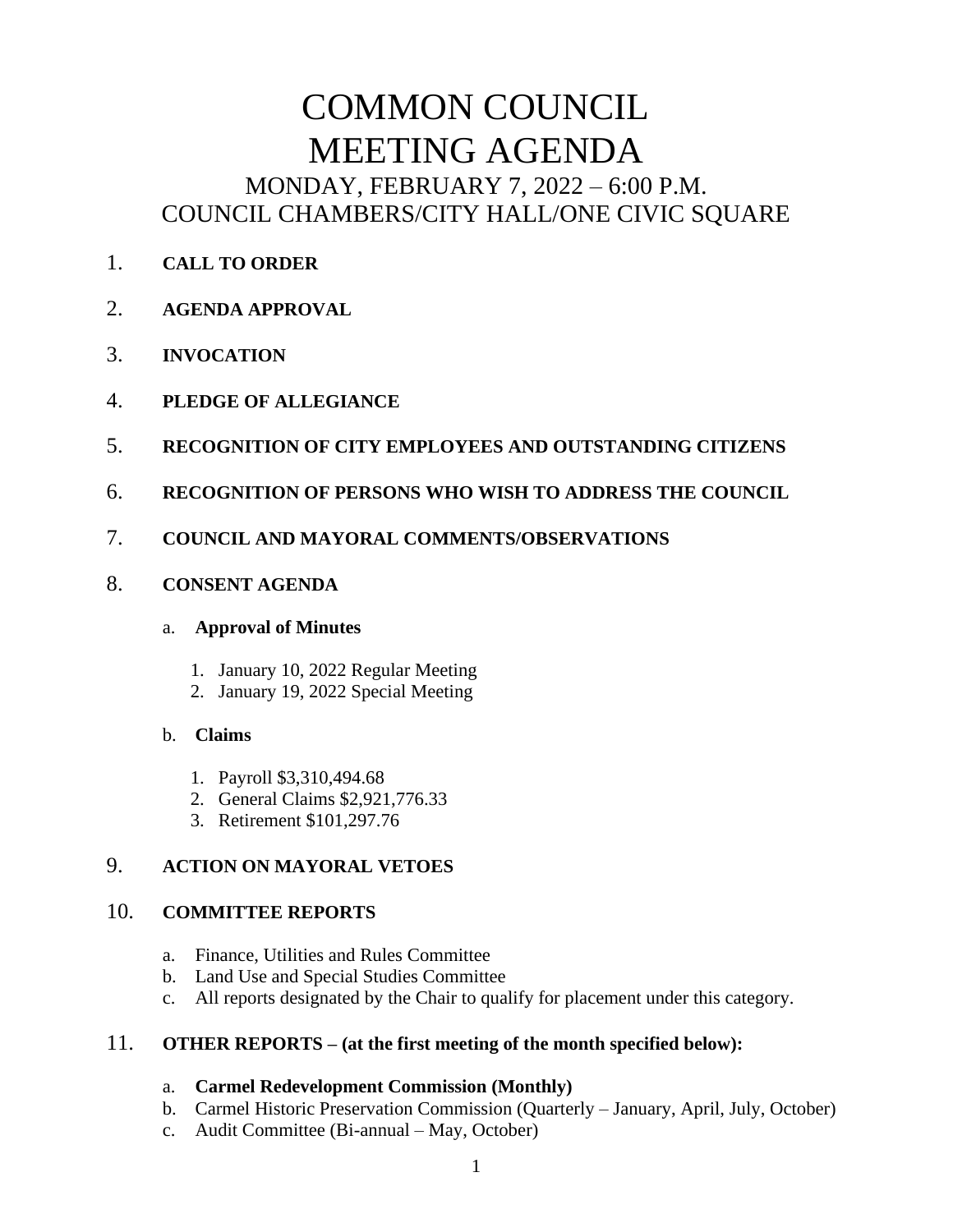- d. Redevelopment Authority (Bi-annual April, October)
- e. Carmel Cable and Telecommunications Commission (Bi-annual April, October)
- f. Economic Development Commission (Bi-annual February, August)
- g. **Library Board (Annual – February)**
- h. Ethics Board (Annual February)
- i. Public Art Committee (Annual August)
- j. **Parks Department (Quarterly – February, May, August, November)**
- k. All reports designated by the Chair to qualify for placement under this category.

# 12. **OLD BUSINESS**

a. **Fourth Reading of Ordinance Z-670-21**; An Ordinance of the Common Council of the City of Carmel, Indiana, Amending the WestClay Village Planned Unit Development District Ordinance; Sponsor: Councilor Rider. **Remains in the Land Use and Special Studies Committee.**

## **Synopsis:**

Ordinance amends the WestClay Village Planned Unit Development District, as amended, to apply the five hundred (500) foot setback from residentially used property for gas station pumps, pump islands and vent pipes set forth in Ordinance Z-669-21 to the WestClay PUD district.

# 13. **PUBLIC HEARINGS**

a. **First Reading of Ordinance Z-673-22**; An Ordinance of the Common Council of the City of Carmel, Indiana, Rezoning 220 2nd Street SW from R-2/Residential to B-2/Business; Sponsor: Councilor Rider.

#### **Synopsis:**

This Ordinance is to Re-Zone One  $(1)$  Lot located at the Northwest corner of  $2<sup>nd</sup>$  Street SW and Monon Boulevard from the R-2 Residential District to the B-2 Business District. The tract is located at 220 2<sup>nd</sup> Street SW in Frank Hawkins Addition Lot 1.

b. **First Reading of Ordinance D-2614-22**; An Ordinance of the Common Council of the City of Carmel, Indiana, Authorizing and Approving an Appropriation of Funds from the Non-Reverting Sidewalk Program Fund (Fund #925); Sponsor(s): Councilor(s) Rider and Aasen.

## **Synopsis:**

Appropriates funds in the Non-Reverting Sidewalk Program Fund so that they can be expended on sidewalk repair grants.

c. **First Reading of Ordinance D-2615-22**; An Ordinance of the Common Council of the City of Carmel, Indiana, Authorizing and Approving an Additional Appropriation of Funds from the Operating Balance of the General Fund to the 2022 Department of Community Services Budget; Sponsor(s): Councilor(s) Rider and Aasen.

## **Synopsis:**

Appropriates funds received from the Hamilton County Recorder's Office for lien payments that were deposited into the General Fund into the 2022 Department of Community Services ("DOCS") budget.